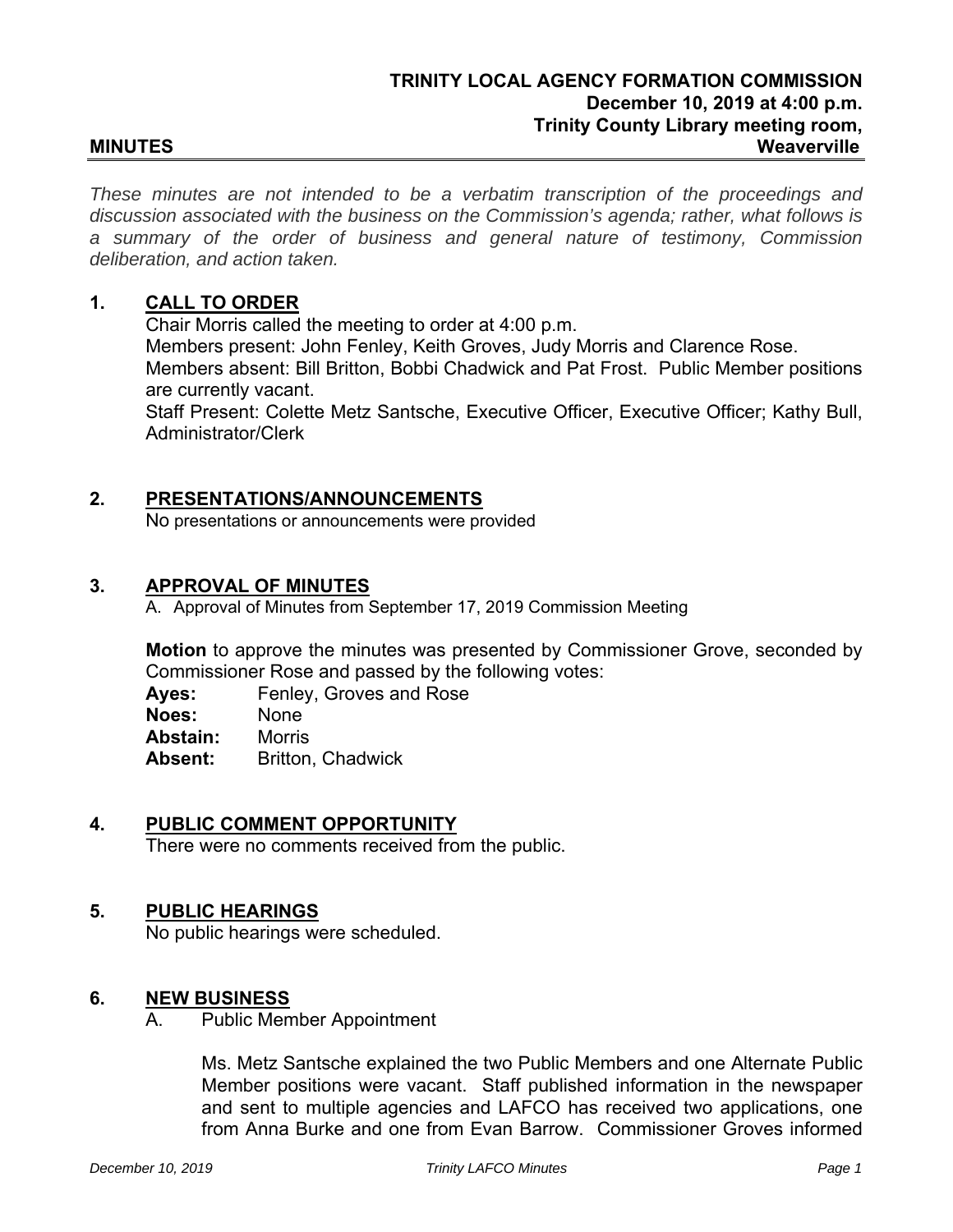the Commission that he had done a small amount of business with Even Barrow, but it would not impact any decisions LAFCO is involved with. Ms. Burke provided information regarding her interest to serve on the LAFCO Commission and answered Commission questions. Mr. Barrow than provided information regarding his interest to serve on the LAFCO Commission to the Commission and answered Commission questions.

**Motion** to select Anna C. Burke as Regular Public Member (voting seat #1) was presented by Commissioner Groves, seconded by Commissioner Fenley and passed by the following votes:

- **Ayes:** Fenley, Groves, Morris and Rose
- **Noes:** None

**Abstain:** None

**Absent:** Britton, Chadwick

**Motion** to select Evan Barrow as Regular Public Member (voting seat #2) was presented by Commissioner Groves, seconded by Commissioner Rose and passed by the following votes:

**Ayes:** Fenley, Groves, Morris and Rose **Noes:** None **Abstain:** None **Absent:** Britton, Chadwick

B. Special District Member Appointment

The process to appoint a Special District Member was explained by Ms. Metz Santsche and noted a current vacancy as well as an upcoming vacancy. Staff asked to hold a Joint Meeting of the Independent Special Districts in order to elect two Regular Special District Members. Typically, one person is nominated from a Fire District and one from a Public Utility District. The Commission directed staff to contact the Special Districts to organize the meeting.

C. Coffee Creek Volunteer Fire District MSR & SOI Update

Ms. Metz Santsche provided information regarding staff working with the District to obtain information to complete a Municipal Service Review (MSR) and Sphere Of Influence (SOI). The MSR & SOI's are updated every five years or as needed. Staff should be able to bring the draft update for adoption at a future meeting as well as for updates to the Trinity Center.

- D. Senate Bill 929 Website Requirements for Special Districts Staff proposed to send a letter to Special Districts along with information to be in compliance with the new Senate Bill 929. A resolution for hardship exemption would be included.
- E. New Trinity LAFCo Website (www.trinitylafco.org) The Commission was able to look at the website and said it looked great.
- F. 2020 Proposed Commission Meeting Schedule A proposed change in schedule from third Tuesday to second Tuesday of every other month beginning at 4:00 p.m. There was discussion to hold meeting at an